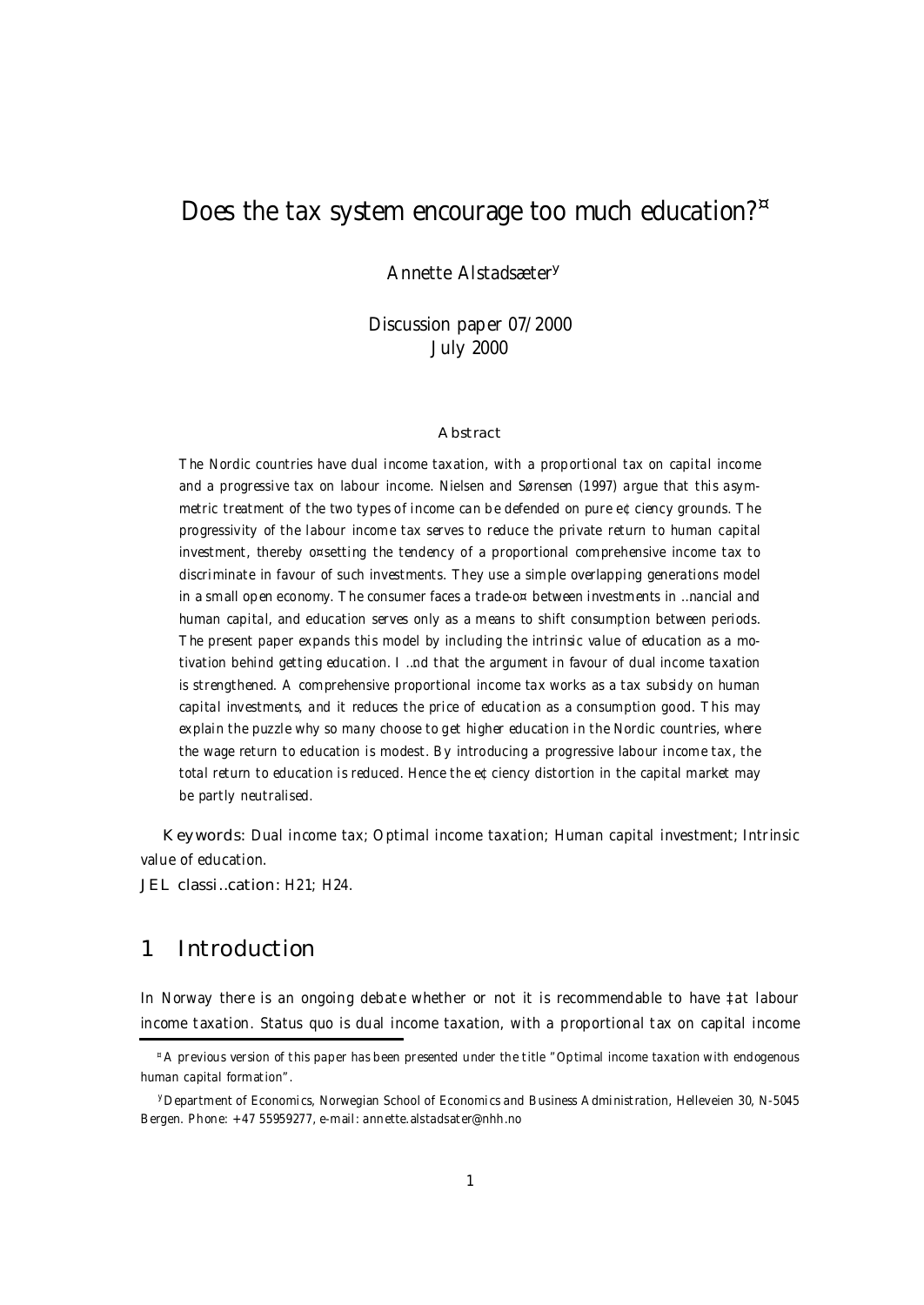and a progressive tax on labour income. This should be seen in contrast to a comprehensive income tax, where income is taxed at the same rate independent of source. Nielsen and Sørensen (1997) argue that this asymmetric treatment of the two types of income can be defended on pure e¢ciency grounds. The progressivity of the labour income tax serves to reduce the private return to human capital investment, thereby o¤setting the tendency of a proportional comprehensive income tax to discriminate in favour of such investments. They use a simple overlapping generation model of a small open economy. The consumer faces a trade-o $\alpha$  between investments in ... nancial and human capital. He seeks to maximise his lifetime consumption, and education is only a means to shift consumption between periods. The cost of getting education is foregone labour income.

If the individual faces a choice between investing in real or human capital, the tax system creates another distortion. Depreciation of real capital is tax deductible, whereas the depreciation of the human capital to zero at death is not. Nerlove et al. (1993) investigate this e¤ect on the accumulation of real contra human capital in society. They …nd, in contrast to Nielsen and Sørensen, that comprehensive income taxation will discriminate against human capital investments.

Often the individual faces more costs than the time spent on education. Most of these costs, as e.g. tuition and books, are not reduced by a labour income tax. Hence the total costs of education will be reduced less by an income tax than the return to education. As shown by Heckman (1976), this will have a negative e¤ect on the accumulation of human capital.

The possibility to substitute leisure for labour introduces a new distortion caused by the income taxation. Labour income taxation causes decrease in the price of leisure. The consumer will wish to have more leisure and to work less, given that the substitution e¤ect dominates the income e¤ect, and this labour reduction also reduces the total wage return to education. Altogether the individual prefers less education.

In all of these models, the only reason for the individual to get education, is higher expected wages. The Nordic countries, and especially Norway, have small wage di¤erentials. The OECDcountries have over the last decades experienced a rapid growth in the demand for educated labour, mostly due to increased international trade and technological changes. At the same time, there has been an increase in the supply of educated labour. But in most of these countries, the supply e¤ect has been dominated by the demand e¤ect, and the relative wage of educated labour has increased (Førre.and Salvanes (1999), Kahn (1998)). Gottschalk (1997) …nds that in the U.S. the return to a college degree compared to having only high school was 31% in 1973, while it in 1993 had risen to 53%. This did not happen in Norway. According to Hægeland et al. (1999) the return to education in Norway has been more or less stable during the years between 1980 and 1990. Since the wage return to education is so small, there has to be other and possibly more important motives than higher expected wages behind the individual's decision to invest in human capital.

Additional motivation for getting an education is the possibility to enjoy the life as a student, to learn new things, and to pursue own interests. Education increases the chances of getting an interesting job. Flexibility between jobs increases through education, and chances are that when unemployed, the individual can easier …nd a new job. Bishop (1994) found that for most of the OECD-area the larger part of the unemployed in the 1980s had no higher education. The social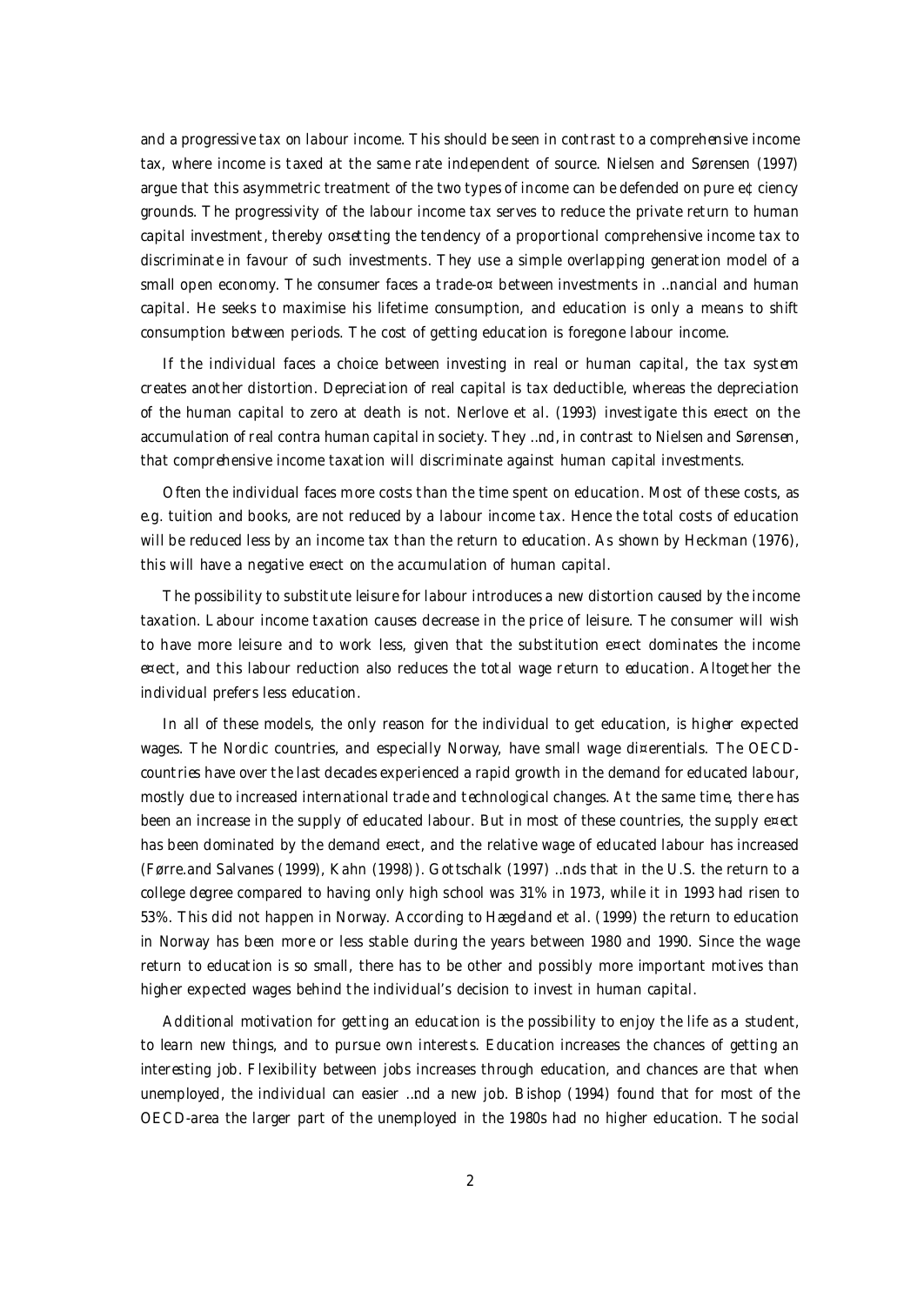status connected to having higher education is a factor not insigni…cant for the educational decisions. We cannot rule out that expectations and norms in the society have an in‡uence on whether or not the young person chooses to get education. In fact, Hægeland et al. (1999) …nd that the parental educational level has a positive in‡uence on the length of the education their children choose to get. They also …nd that there is a tendency that the children of wealthy parents get an education of a longer duration.

All of these non-wage related motives behind the educational choice, I summarise as the intrinsic value of education. The present paper expands the model of Nielsen and Sørensen by including the intrinsic value of education as a motivation behind getting education. The objectives are to investigate the consequences for the optimal tax pro…le, and to see if progressive labour income taxation still is defendable on e¢ciency grounds. Education is no longer just an investment object and a means for shifting consumption between periods; it bears a direct utility for the consumer. The intrinsic value of education makes education a kind of consumption good; the individual increases his utility directly through getting education. I study optimal taxes in two cases; …rst in the pure consumption model of Nielsen and Sørensen, and then in the expanded model with intrinsic value of education. Section 2 presents the general framework and analyses consumer behaviour in the two models. In section 3 the optimal tax analysis is carried out for both cases, and the results are compared. Section 4 summarises the results.

## 2 The Models

#### 2.1 General Assumptions behind the Models

A representative consumer lives for two periods, 1 and 2. Let  $T_1$  and  $T_2$  be the length of the periods, which need not be equal. The individual devotes a …xed number of hours,  $\sf L_i$  , to leisure in each period. In the second period, the remaining time is spent working, whereas he may spend some of the time getting an education in the …rst period. The time budget constraints are

$$
\begin{aligned}\n\text{Period 1} & : & \mathsf{T}_1 &= \mathsf{H}_1 + \mathsf{E} + \overline{\mathsf{L}}_1; \\
\text{Period 2} & : & \mathsf{T}_2 &= \mathsf{H}_2 + \overline{\mathsf{L}}_2;\n\end{aligned}
$$

with  $H_i$  denoting the time he spends working in each period i: E is the time spent on education. Individuals leave no bequests and there are no government transfers. Thus, labour is the only source of income. Let w be the real wage, i.e. the basic wage for all workers.  $t_1^{-1}$  is the labour income tax for unskilled labour. First period consumption is given by

$$
C_1 = w(1 \mathbf{i} \ \mathbf{t}_1)(T_{1 \mathbf{i}} \ \mathbf{E} \mathbf{i} \ \overline{L}_1) \mathbf{i} \ \mathbf{S}; \tag{1}
$$

<sup>&</sup>lt;sup>1</sup> This is the lowest tax rate in a progressive tax system, and it is what Nielsen and Sørensen call t<sub>1</sub>. The subscripts 1 and 2 denominate the two periods of time, and to avoid confusion, we let the subscripts l and h denominate the low and high tax rates.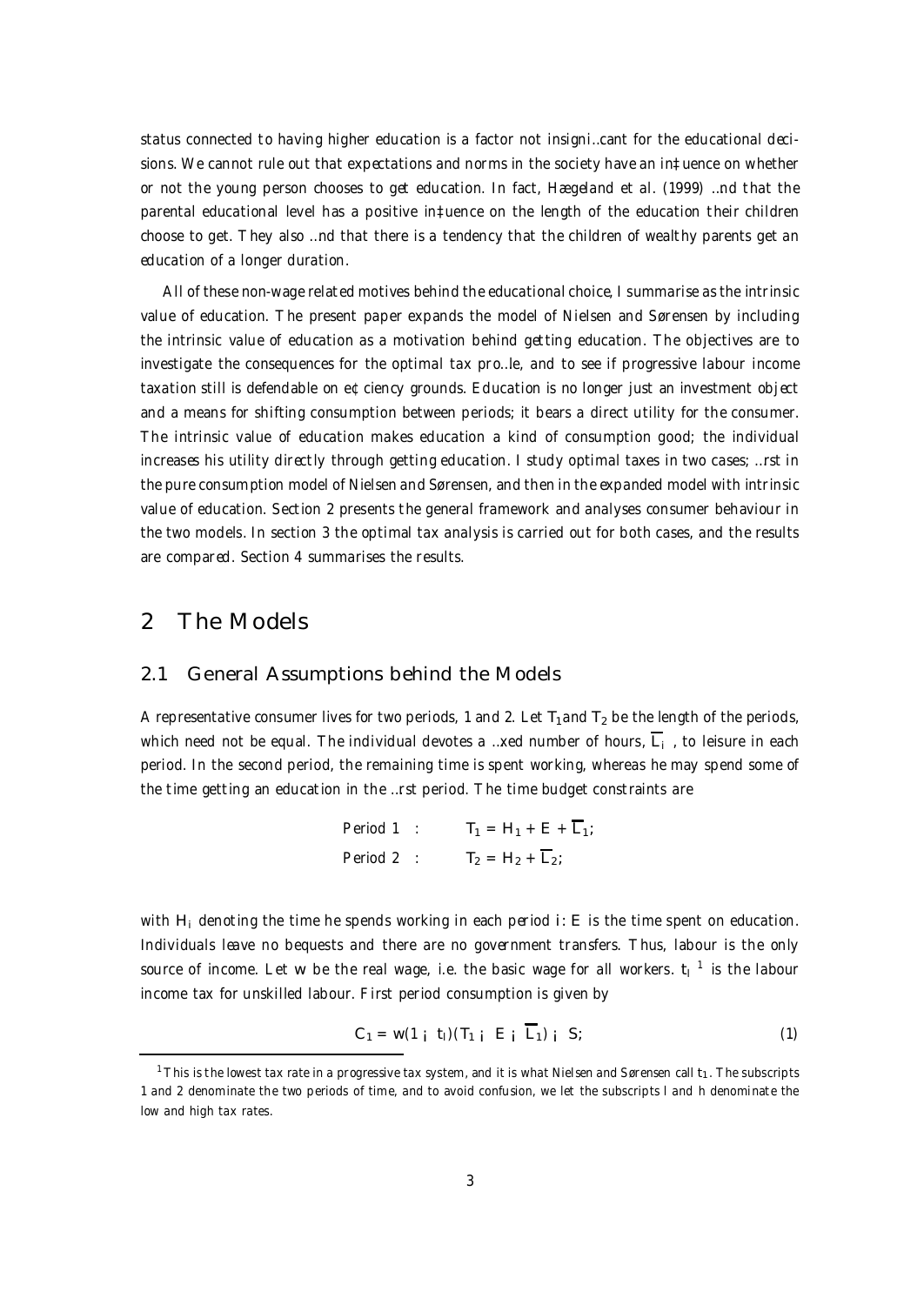with S being savings made in the ...rst period. r is the real interest rate paid on assets held from period 1 to period 2. Savings may be positive or negative, and we assume that there are no liquidity constraints.

Education is another kind of savings. If an individual gets education in the …rst period, his wage in the second period increases by  $g(E)$ .  $g(E)$  is the function representing the return to education, assumed to be increasing and concave in E:

 $g|| > 0;$   $g|| < 0:$ 

I.e. the more time he spends on education, the higher will his wage in the next period be. We also assume

 $q(E) > 1$ ;  $q(0) = 1$ ;

implying that the individual always gains from getting education. This rules out the possibility that an unskilled worker may get better paid than a skilled worker. The cost of education is foregone labour income in the …rst period. The consumer does not face any direct costs of education. To be able to analyse the e¤ects of progressive taxation, we introduce a proportional tax  $t<sub>h</sub>$  on the additional wage  $[g(E)$  i 1] that the consumer receives in the second period, if he spent some time getting education in the …rst period. We have a progressive labour income tax if  $t_1 < t_0$ , and a proportional income tax if  $t_1 = t_0$ . Capital income, r, faces the proportional, exogenously given tax rate  $\lambda$ .

We use period one consumption as numeraire, and set its price to be one. Period 2 consumption is

$$
C_2 = [1 + (1 \mathbf{i} \mathbf{j})r]S + (1 \mathbf{i} \mathbf{i})w(T_2 \mathbf{j} \overline{L}_2) + (1 \mathbf{i} \mathbf{i} \mathbf{i})w(g(E) \mathbf{i} \overline{L}_2): \qquad (2)
$$

Combining (1) and (2) gives the lifetime budget constraint:

$$
C_1 + pC_2 = w_1[T_{1 i} E_i \overline{L}_1 + p(T_{2 i} \overline{L}_2)] + p w_{n}[g(E) i 1](T_{2 i} \overline{L}_2)
$$
  
= 
$$
w_1(H_1 + p\overline{H}_2) + p w_{n}[g(E) i 1]\overline{H}_2
$$
 (3)

By introducing a new notation, we can simplify the representation of consumer behaviour both in he the case with and without taxes. De…ne

$$
w_1 = (1 \t i \t 1)w; \t(4)
$$

which is the marginal after tax real wage for unskilled labour (the net basic wage). The marginal after tax real wage for skilled labour is de…ned as

$$
w_h = (1 \text{ i } t_h)w: \tag{5}
$$

Then the net wage return to education is equal to  $w_h[g(E)]$  1] $\overline{H}_2$ .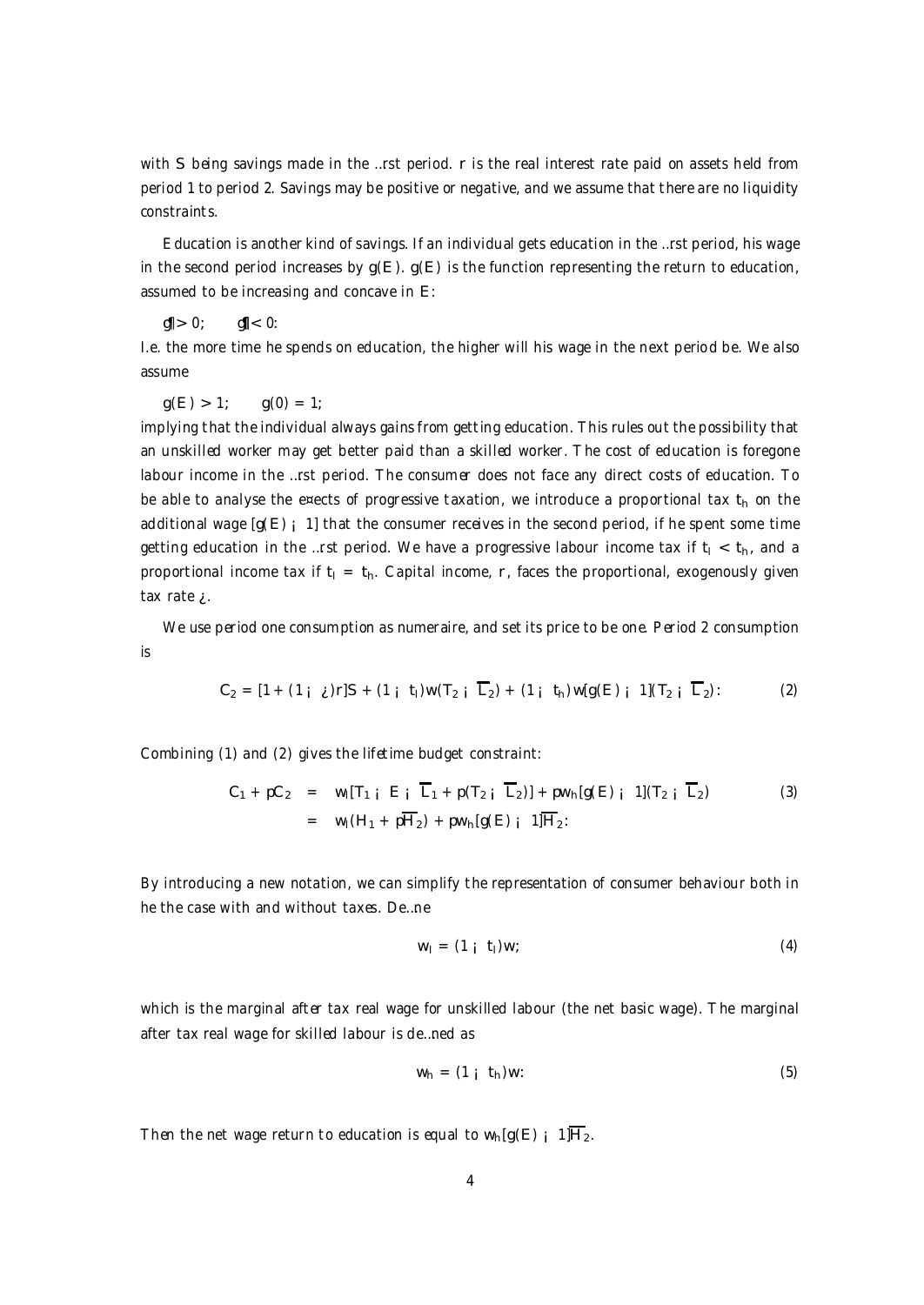The relative price of period 2 consumption measured in units of consumption in period 1 is de…ned as

$$
p \sim \frac{1}{1 + (1 + \lambda)r}.
$$
 (6)

Note that for  $i > 0$ , we have

$$
p > \frac{1}{1+r};
$$

implying that the capital income tax makes future consumption more expensive. I.e. the consumer must give up more consumption in period 1 to achieve a given level of consumption in period 2. This is if he uses the …nancial market to shift consumption between periods.

I will now investigate how the consumer's preferences matter in his reaction to di¤erent tax levels. To do this, I specify his utility function in two di¤erent ways; in the …rst he only gets utility from consumption. This is the speci…cation used by Nielsen and Sørensen $^2$ . In the second, education has an intrinsic value and is therefore included in the utility function.

### 2.2 Model i) - The pure consumption model.

Let the utility function of a representative consumer be

$$
U = U(C_1; C_2); \qquad U_1 > 0; \qquad U_2 > 0;
$$

I.e. utility depends on consumption only.  $U_1$  and  $U_2$  denote the marginal utility of consumption in period 1 and period 2, respectively. The consumer's maximisation problem is

$$
\max_{C_1; C_2; E} U(C_1; C_2) \quad \text{s.t. the budget constraint (3).}
$$

The …rst order conditions for an interior optimum are:

$$
U_{1 i} = 0; \t\t(7)
$$

$$
U_2 \quad \vdots \quad D_s \quad = \quad 0; \tag{8}
$$

$$
i W_1 + pw_h g^0(E) \overline{H}_2 = 0: \qquad (9)
$$

¸ is the marginal utility of money, assumed strictly positive. (7) and (8) state the usual …rst order conditions; that the marginal utilities of consumption equal the marginal costs. Rearranging (9) gives

$$
w_1 = pw_h g^0(E) \overline{H}_2:
$$
 (10)

<sup>&</sup>lt;sup>2</sup> My conditions may di¤er slightly from the ones of Nielsen and Sørensen. The reason for this is that they normalised time endowment to 1 in each period, whereas I have chosen not to.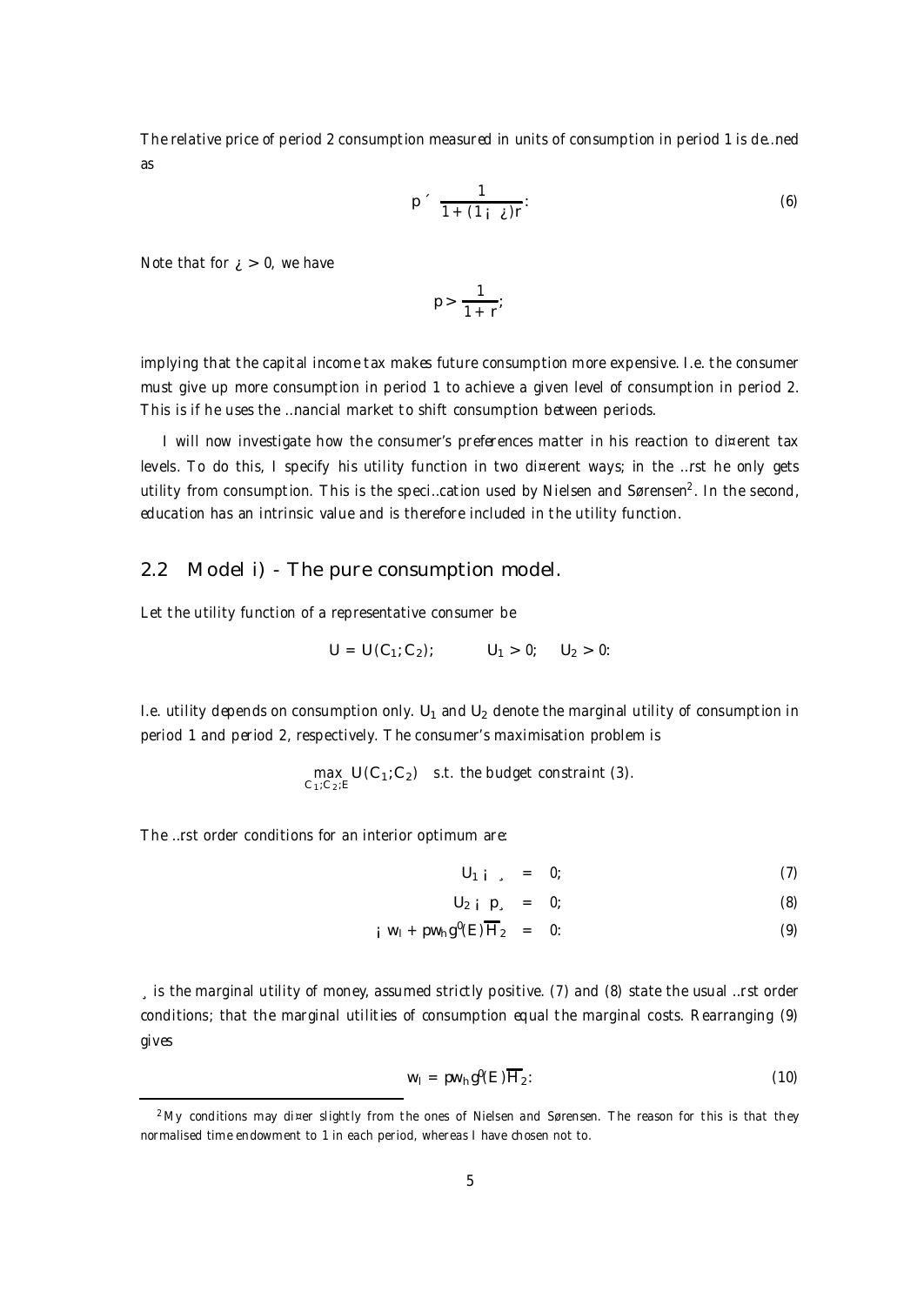The marginal cost of getting education equals the discounted marginal gain. The marginal gain is the present value of the additional income he gets in period 2 by choosing to get one more unit of education in period 1.

From (9) we get the optimal investment condition:

$$
(1 + \lambda)r = \frac{(1 + t_h)}{(1 + t_l)}g^0(E)\overline{H}_{2+1} 1: \qquad (11)
$$

Condition (11) states that in optimum the net marginal rate of return on …nancial capital investments (the left hand side of(11)) is equal to the net marginal rate of return on human capital investments (the right hand side of (11)). Private returns to the two types of investments di¤er from their social returns. The social return to investments in …nancial capital is the real interest rate, r, whereas the private return to these investments is the after tax interest rate,  $(1, i)$ r. Investments in human capital give a social return of  $g^0(E)H_{2|i}$  1, but the private return is reduced by the labour income taxes. If there are no taxes, equation (11) reduces to

$$
r = g^{0}(E)\overline{H}_{2} \quad 1 \tag{12}
$$

In this case, the consumer invests in …nancial and human capital until the social returns on the margin are equal. Here no distortions exist, and so private and social returns are identical. The income taxes create distortions since the social return on the investment di¤ers from the return that the consumer faces when he makes his investment decisions.

Combined with the budget constraint, the …rst order conditions give us the demand functions:

$$
C_1 = C_1(w_1; w_n; p);
$$
  $C_2 = C_2(w_1; w_n; p);$   $E = E(w_1; w_n; p);$ 

The indirect utility function is found by substituting these demand functions into the utility function:

$$
V(w_1; w_n; p) = U(C_1(w_1; w_n; p); C_2(w_1; w_n; p))
$$

Using the envelope theorem, we …nd the …rst order derivatives of this function:

$$
\frac{\mathcal{C}V}{\mathcal{C}W_1} = \sqrt{(H_1 + pH_2)};
$$
\n
$$
\frac{\mathcal{C}V}{\mathcal{C}W_1} = \sqrt{p[g(E)]} \cdot 1]\overline{H_2};
$$
\n(13)

These expressions will be useful later on.

#### 2.3 Model ii) - Intrinsic value of education.

Higher future wages is not the only reason why the consumer chooses to get an education. E.g. the fact that education enables him to get an interesting and challenging job is important. I summarise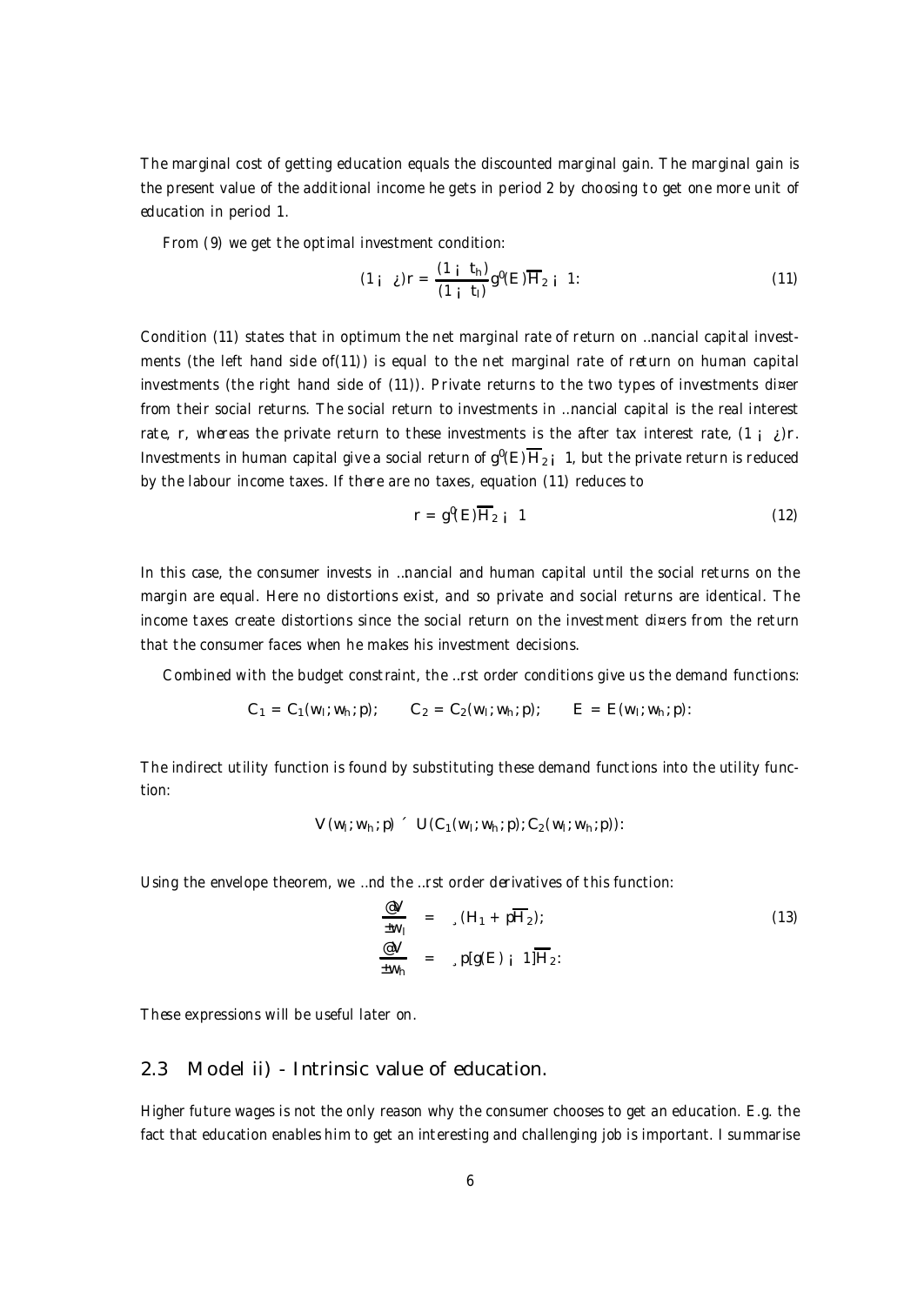the other factors behind the educational decision as the intrinsic value of education. The way I model this, is to include education in the individual's utility function.

Let the utility function be

$$
U = U(C_1; C_2; E); \qquad U_1 > 0; \quad U_2 > 0; \quad U_E > 0;
$$

 $U<sub>E</sub>$  is the marginal utility of education, and it represents the intrinsic value of education. Education now has a kind of consumption value, and we will investigate how this in‡uences the consumer's investment decisions.

The maximisation problem of a representative individual now becomes

$$
\max_{C_1; C_2; E} U(C_1; C_2; E) \quad \text{s.t. the budget constraint (3).}
$$

The …rst order conditions for an interior optimum are:

$$
\mathsf{U}_{1\ \mathsf{i}}\quad,\quad =\quad 0;\tag{14}
$$

$$
U_2 \quad \rho \quad = \quad 0; \tag{15}
$$

$$
U_{E i} \quad [w_{i} \quad pw_{h}g^{0}(E)\overline{H}_{2}] = 0: \qquad (16)
$$

Manipulating (16) gives the condition for optimal investment behaviour:

$$
(1 \, \mathbf{i} \, \mathbf{j})\mathbf{r} = \frac{1}{1 \, \mathbf{i} \, \frac{\mathbf{U}_{\mathbf{F}}}{(1 \, \mathbf{i} \, \mathbf{i})\mathbf{w}_{s}}} \, \frac{(1 \, \mathbf{i} \, \mathbf{t}_{\mathbf{h}})}{(1 \, \mathbf{i} \, \mathbf{t}_{\mathbf{l}})} g^{\mathbf{0}}(\mathbf{E}) \overline{\mathbf{H}}_{2} \, \mathbf{i} \, 1; \tag{17}
$$

The individual invests in …nancial and human capital until the marginal return is equal in the two investment alternatives. Compared with the optimal investment condition in the pure consumption model (equation (11)), we have an additional fraction on the right hand side.

$$
\frac{U_E}{(1+i)W_s}
$$

is the consumer's marginal consumption value of education, measured in net labour income. This fraction is clearly positive. It is also smaller than one, which can be shown by investigating (16).

The additional consumption value of education induces the consumer to invest in human capital at a lower wage return than in the pure consumption model. If the consumer is to reduce his educational level, he must be compensated for the direct utility reduction. This means that the interest rate now must be higher to make the consumer give up one unit of human capital and invest in one extra unit of …nancial capital instead. The consequences for the optimal tax pro…le are important, and I will treat these thoroughly in section 3.2.

Combined with the budget constraint, the …rst order conditions give us the demand functions:

$$
C_1 = C_1(w_1; w_n; p);
$$
  $C_2 = C_2(w_1; w_n; p);$   $E = E(w_1; w_n; p);$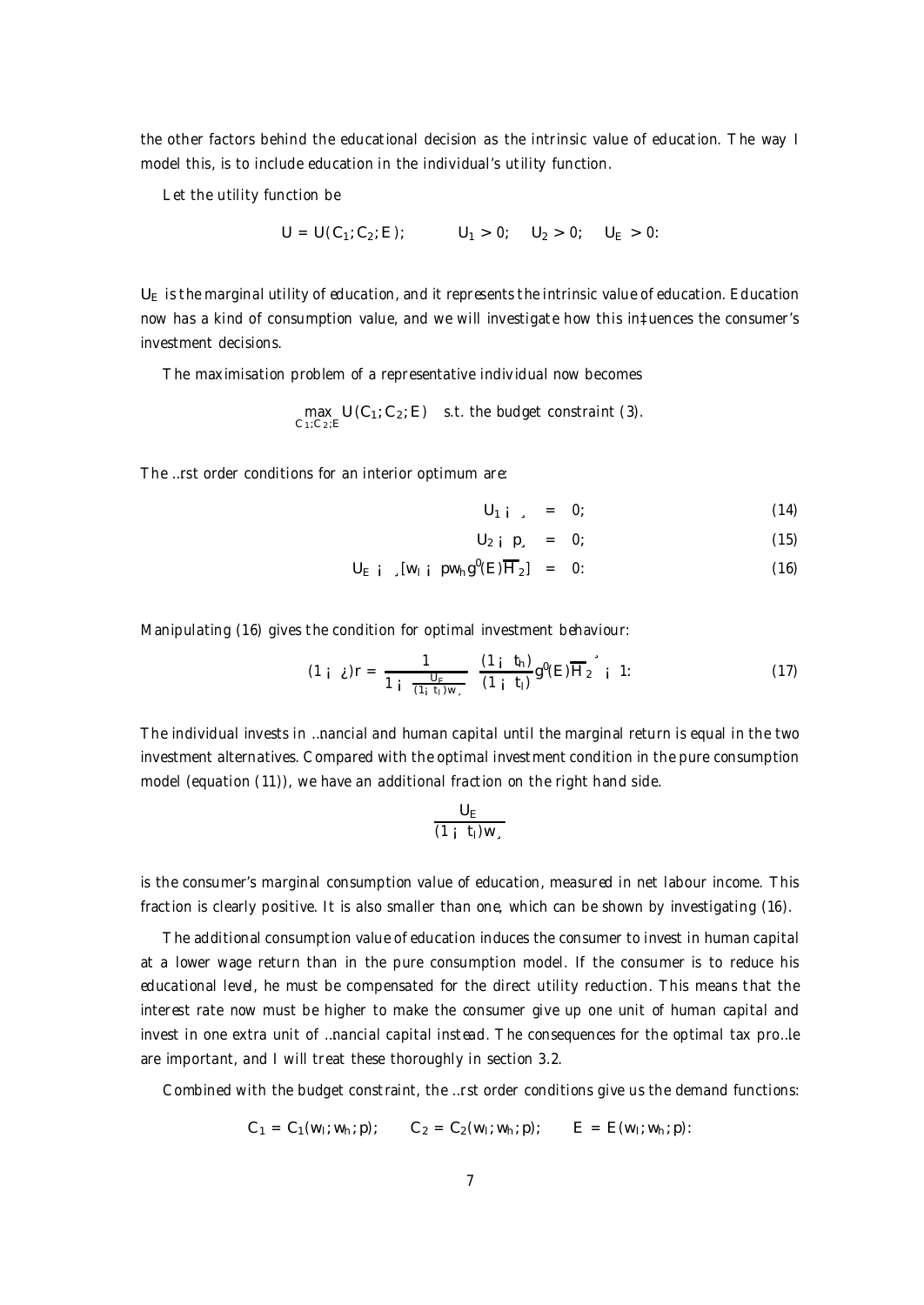The indirect utility function is found by substituting these demand functions into the utility function:

$$
V(w_1; w_h; p) = U(C_1(w_1; w_h; p); C_2(w_1; w_h; p); E(w_1; w_h; p))
$$

Using the envelope theorem, we …nd the …rst order derivatives of the indirect utility function;

$$
\frac{\mathcal{C}V}{\mathcal{W}_1} = \sqrt{(H_1 + pH_2)};
$$
\n
$$
\frac{\mathcal{C}V}{\mathcal{W}_1} = \sqrt{p[g(E)]} \cdot 1]\overline{H}_2;
$$
\n(18)

These are needed for the optimal tax analysis.

#### 2.4 The production sector.

The domestic sector produces one good, which is a perfect substitute for the foreign good. The price of the foreign good is exogenously given and normalised to 1. Hence the price of the domestic good also has to be 1. The industry has a standard neoclassical production function of the form

$$
Z = F(K;N);
$$

where  $Z$  is the amount produced,  $K$  is the total amount of capital in the industry, and N is total e¤ective labour input. The production function is linear and homogenous of degree one, so that

$$
Z = Nf(k); \qquad \text{with } k = \frac{K}{N}:
$$

In steady-state, when work e¤ort is constant over time, the total e¤ective labour input is given by

$$
N = (T_1 \mathbf{i} \quad E \mathbf{j} \quad \overline{L}_1) + g(\overline{E})(T_2 \mathbf{i} \quad \overline{L}_2)
$$

At each point in time there are two generations living in the economy. ( $T_{1 i} E_i \overline{L}_1$ ) is the work e¤ort of the young generation, who also invests in education during the period. The old generation o¤ers  $g(\overline{E})(T_2 \overline{L}_2)$  e¤ective units of labour.

The industry demands of capital and labour are given by

$$
f^0(k) = r; \qquad f(k) \quad \text{r} \quad k = w;
$$

with k being the capital intensity in the industry (capital per unit e¤ective labour input), and w the real wage per unit of e¤ective labour. From this we see that domestic capital intensity and the real wage are given by the international interest rate, implying that domestic pre tax factor prices remain una¤ected by changes in the domestic tax rates. Therefore saving and labour supply will only need one period to fully adapt to new tax rates.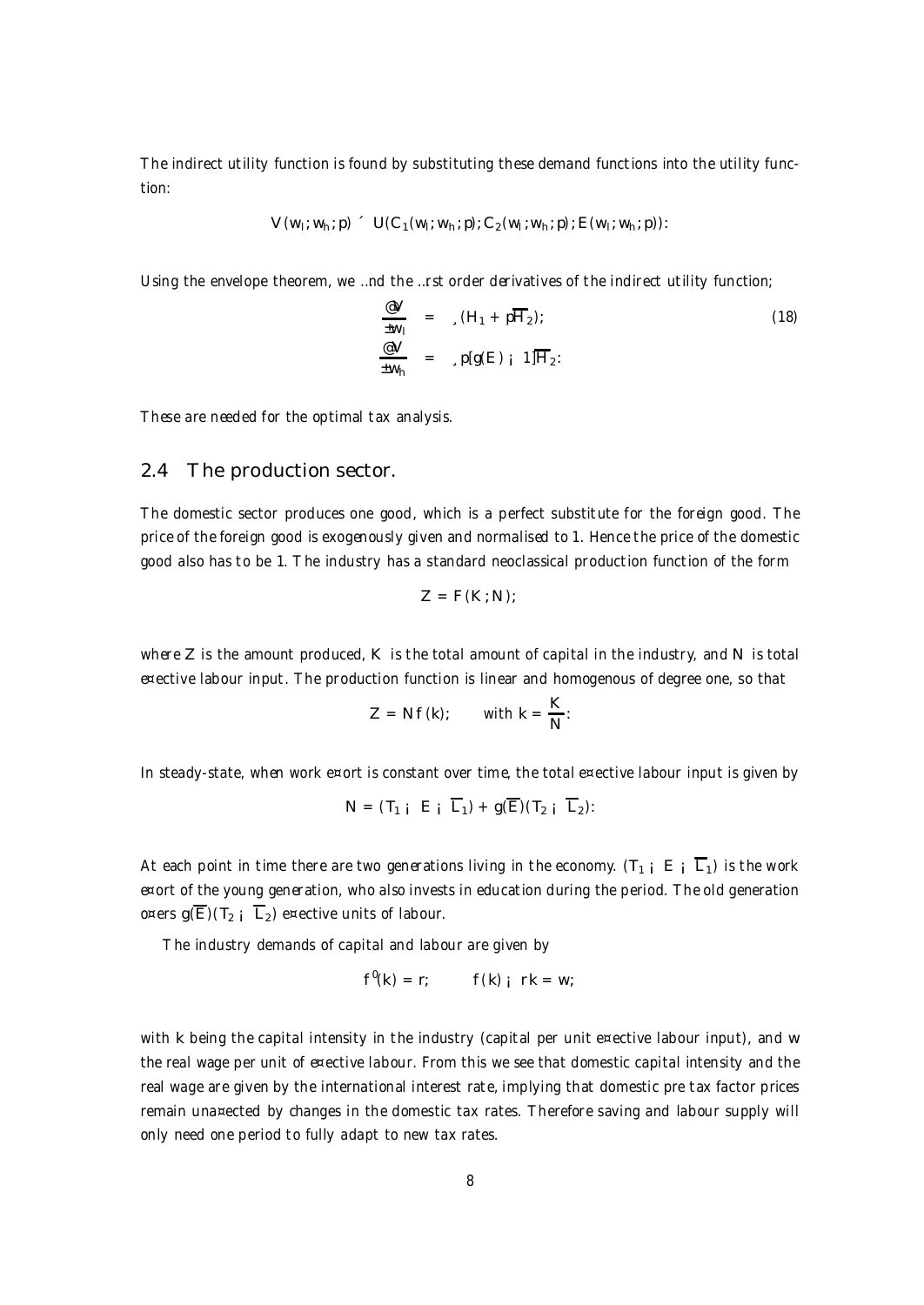#### 2.5 The public sector.

The public sector o¤ers goods and services, and it has a …xed level of expenditure. Public expenditure is …nanced through an exogenously given tax on …nancial income  $(i)$ , a labour income tax (t), and by issuing debts (D). The government wishes to carry through a tax reform to introduce Pareto-e¢cient labour income tax rates. Tax rates are chosen so as to maximise the welfare of the current young generation and all future generations, without reducing the welfare of the current old generation. To give all generations the same utility gain from the reform, the government must adjust its burden of debt and keep this new level of debt constant through all future periods. In each period there are two generations, from which the government receives taxes. With the superscript "0" denoting pre reform variables, the government budget constraint for the reform period becomes

$$
t_1^0 w \overline{H}_2 + t_h^0 w [g(\overline{E}^0)_{i} 1] \overline{H}_2 + i r S^0 + t_l w (T_{1 i} E_{i} \overline{L}_1) + D = G; \qquad (19)
$$

where  $p = p^0$ ,  $D^0 = 0$ , and  $S^0 = (1 + t_1^0)w \overline{H}_1^0 + C_1^0$ :

In the next period, all living individuals have fully adapted to the new tax rates. The government may therefore, without problems, tax everybody according to the new Pareto-optimal tax rates. In this period, the governmental budget constraint is

$$
t_1 w(T_1 \mathbf{i} \mathbf{E} \mathbf{i} \overline{\mathbf{L}}_1) + t_1 w \overline{\mathbf{H}}_2 + t_1 w g(\overline{\mathbf{E}}) \mathbf{i} \mathbf{1} \overline{\mathbf{H}}_2 + \mathbf{j} \mathbf{r} \overline{\mathbf{S}} = \mathbf{G} + \mathbf{r} \mathbf{D};
$$
 (20)

where  $\overline{S} = (1 \mathbf{i} \mathbf{i}) \mathbf{w} (T_1 \mathbf{i} \overline{E} \mathbf{i} \overline{L_1}) \mathbf{i} \overline{C_1}$  is the savings of the old generation in the previous period.

By substituting for D from (19) into (20) and manipulating, we …nd the public budget constraint:

$$
(1 + r)(w_i w_i)H_1 + (w_{h i} w_i)\overline{H}_2 + (w_i w_h)g(E)\overline{H}_2 + i r(w_i H_1 i C_1) i (1 + r)G + rR = 0;
$$
\n(21)

where  $R = t_1^0 w \overline{H}_2 + t_1^0 w [g(\overline{E}^0)_{1} 1] \overline{H}_2 + i_1^0 s^0$  is a constant.

## 3 Optimal tax analysis.

Taxes are chosen so as to maximise the welfare of the inhabitants at the least e¢ciency loss. Analytically, we maximise the consumer's indirect utility function with respect to the net wages  $w_1$  and  $w_2$  subject to the public budget constraint.

#### 3.1 Optimal taxes in model i) - The pure consumption model.

The governmental maximisation problem now is

max V (w<sub>i</sub> ; w<sub>h</sub> ; p) s.t. the public budget constraint (21)<br><sup>w</sup>i <sup>; w</sup>h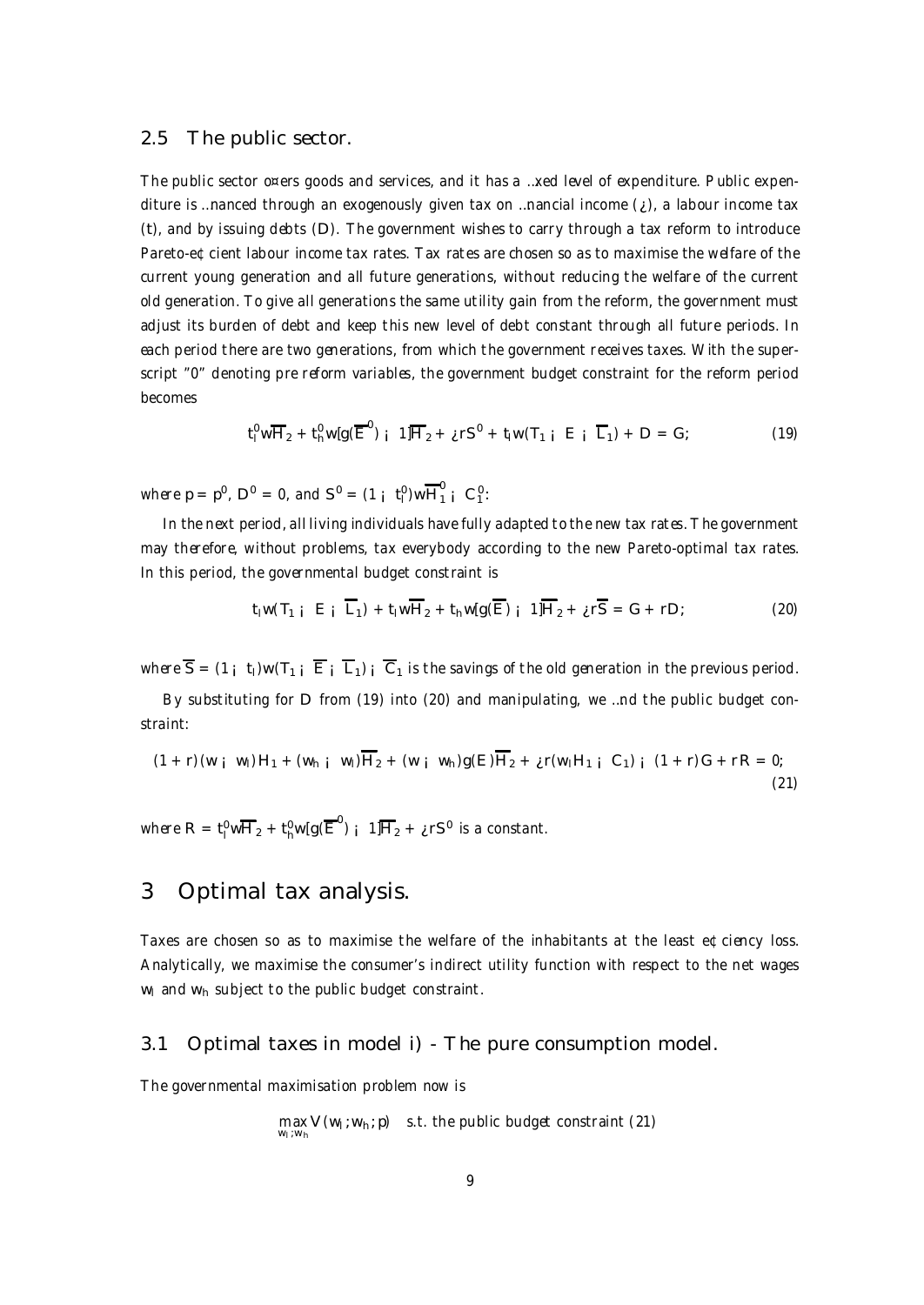From the corresponding Lagrange-function, we …nd the …rst order conditions:

$$
\frac{\omega V}{\omega_{N_1}} + 1 \qquad i \qquad \overline{H_{2i}} \left(1 + r\right)H_1 + (1 + r)(w_i \ w_i) \frac{\omega H_1 \omega E}{\omega E \omega_{N_1}} + \omega H_1 \omega E \frac{\omega H_1 \omega E}{\omega_{N_1}} = 0; \qquad (22)
$$

$$
\frac{\mathscr{C}V}{\mathscr{C}w_{h}} + 1 \qquad \qquad \frac{\overline{H}_{2} + (1+r)(w_{i} w_{i}) \frac{\mathscr{C}H_{1} \mathscr{C}E}{\mathscr{C}w_{h}} i g(E) \overline{H}_{2}}{+ (w_{i} w_{h}) \overline{H}_{2} g^{\theta}(E) \frac{\mathscr{C}E}{\mathscr{C}w_{h}} + i r w_{i} \frac{\mathscr{C}H_{1} \mathscr{C}E}{\mathscr{C}w_{h}} i i r \frac{\mathscr{C}C_{1}}{\mathscr{C}w_{h}} = 0
$$
 (23)

Tedious manipulations, using equations (13), (22), and (23), give the condition for optimal tax policy:

$$
(H_1 + p\overline{H}_2) \frac{\mathscr{E}E}{\mathscr{E}w_h} i p(g(E) i 1)\overline{H}_2 \frac{\mathscr{E}E}{\mathscr{E}w_l}^{\dagger} t \frac{1 i t_l}{1 i t_h} (1 + (1 i t) r) i (1 + r)^{\dagger} = 0
$$
 (24)

An increase in the net wage for skilled labour increases the return to education, inducing the individual to invest more in human capital. An increase in the net wage for unskilled labour increases the cost of investing in human capital, as measured by foregone labour income. This causes the individual to reduce his investment in human capital.

$$
\frac{\mathsf{e} \mathsf{E}}{\mathsf{e} \mathsf{w}_{\mathsf{h}}} > 0; \qquad \frac{\mathsf{e} \mathsf{E}}{\mathsf{e} \mathsf{w}_{\mathsf{I}}} < 0; \qquad g(\mathsf{E}) > 1.
$$

The …rst bracket of (24) is accordingly positive. For equation (24) to hold, the second bracket on the left hand side must be zero.

With no tax on capital income,  $\zeta = 0$ , the Pareto-optimal labour income tax rates are given by  $t<sub>l</sub> = t<sub>h</sub>$ , i.e. a proportional labour income tax. A proportional labour income tax does not in‡uence the investment decision of the consumer. It is thus a neutral tax on human capital investments. Combined with zero taxation of …nancial income, the social return on both kinds of investments equal the private return. The tax does not create any distortions in the capital market.

If there is a positive tax on ... nancial income,  $i > 0$ , the optimal income tax rates are given by  $t_1 < t_{h_1}$  so that we have a progressive labour income tax. The progressive labour income tax reduces the wage return to human capital investments, and thereby reduces some of the distortions that would arise with a proportional labour income tax. If both the labour income tax and the tax on capital income are proportional,  $t_1 = t_h$ , the optimal investment condition (11) reduces to

$$
(1_{\mathbf{i}} \ \mathbf{j})\mathbf{r} = \mathbf{g}^0(\mathbf{E})\overline{\mathbf{H}}_2 \mathbf{i} \ 1 \tag{25}
$$

Here we have no actual taxation of the returns to human capital investments. This is because the return to the investment faces the same tax rate as the cost, measured in foregone labour income in the …rst period<sup>3</sup>. Return to …nancial investments on the other hand, faces a positive tax rate  $\zeta$ . This causes distortions in the investment market in favour of human capital. We see from the above

 $3$  Sandmo (1979) shows the neutrality of a cash  $\frac{1}{2}$ ow tax.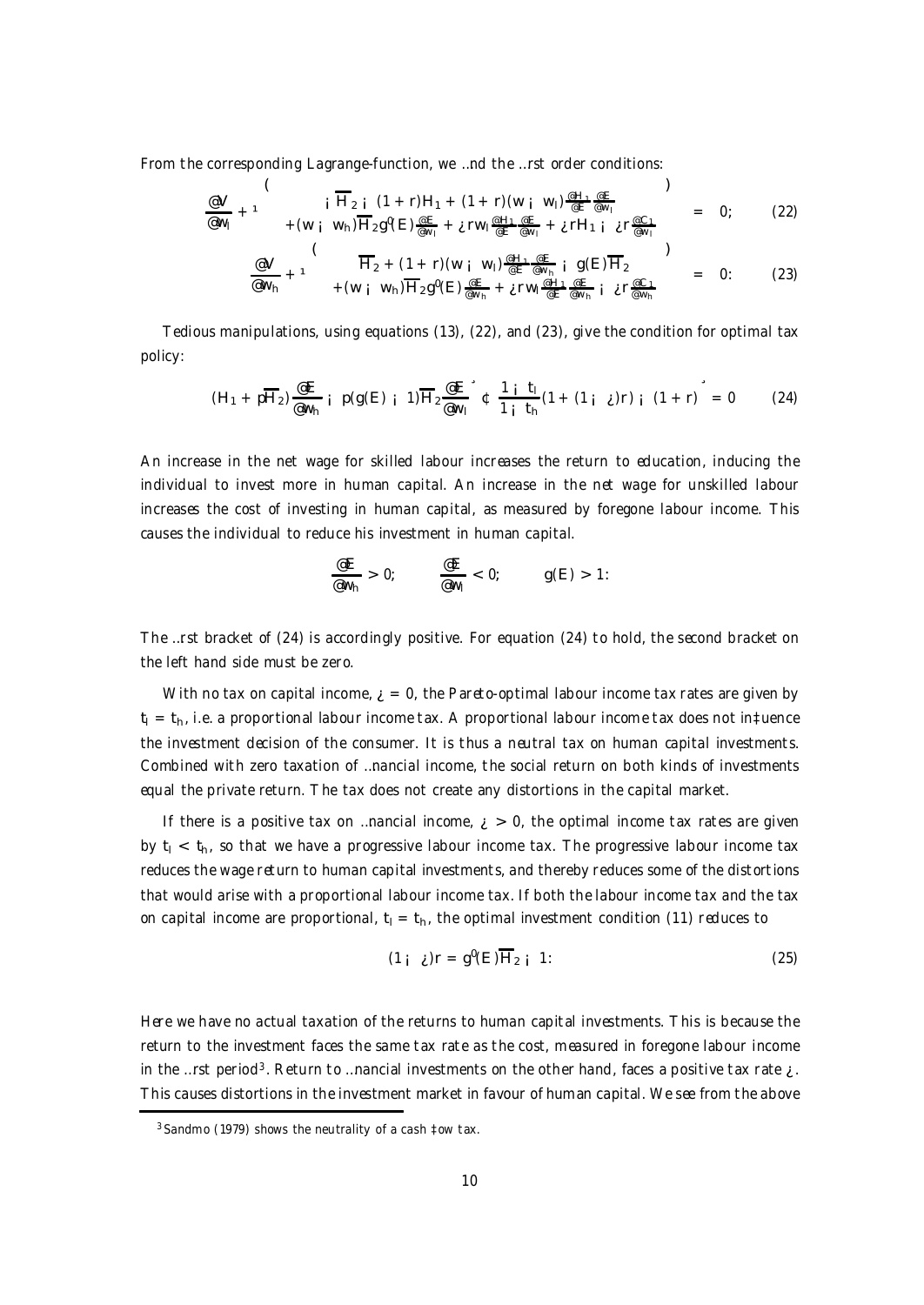equation that the consumer will invest in human capital at a lower rate of return than in the case with no taxes. Since education has a diminishing rate of return, this means that he invests more in human capital than he would have done if there were no taxes. This overinvestment in human capital is counteracted by a progressive labour income tax, reducing the return to education.

The next step is to investigate the optimal tax rates in the situation where education has an intrinsic value.

#### 3.2 Optimal taxes in model ii) - with intrinsic value of education.

The government's maximisation problem is

$$
\max_{w_i, w_h} V(w_i; w_h; p) \quad s.t. \text{ the public budget constraint (21)}
$$

The …rst order conditions in this case are the same as conditions (22) and (23) of model i). Inserting equation (18) into the …rst order conditions and manipulating, we …nd the condition for optimal tax rates when education has an intrinsic value;

$$
\mu_{1 + p_{\mathcal{L}} \Gamma \frac{\text{C}}{\text{C}} \Gamma} \eta_{\frac{U_{E}}{W_{s}}} + \mu_{W_{1} \mathbf{i}} \frac{U_{E}}{\text{C}} \eta_{W_{h}} \mathbf{j} \quad p(1 + r) = 0: \tag{26}
$$

In the case of no tax on capital income,  $\zeta = 0$ , equation (26) reduces to:

$$
\frac{U_{E}}{W_{s}} + \frac{H}{W_{1}} \mathbf{i} \quad \frac{U_{E}}{S} = \frac{1}{W_{h}} \mathbf{i} \quad 1 = 0:
$$

 $l.e.<sup>4</sup>$ 

4

$$
t_h > t_l \colon
$$

Contrary to the corresponding results in model i), we …nd that even with no taxation of capital income, it is optimal with progressive labour income taxation. The intuition behind this can be understood by considering the consumer's optimal investment condition, equation (17):

$$
(1 + \lambda)r = \frac{1}{1 + \frac{U_F}{(1 + t_1)W_{\lambda}}} \frac{1 + t_n}{1 + t_1} g^0(E) \overline{H_2}^* + 1:
$$

Due to the additional direct utility return to education, a proportional labour income tax is no longer neutral; it discriminates between the two investment alternatives in favour of human capital

$$
\frac{U_E}{w_s} + \frac{\mu}{w_{1i}} \frac{U_E}{\frac{1}{w_h}} \frac{1}{i} \frac{1}{1} = 0 \Rightarrow \frac{1}{1} \frac{t_1}{i} \frac{t_1}{t_h} \frac{t_h}{\frac{1}{w_s}} = 1 \Rightarrow
$$
\n
$$
(1_{i} \ t_{i})_{i} \ (1_{i} \ t_{h}) = t_{h} \frac{U_E}{w_s} > 0 \Rightarrow \quad t_{h} > t_{i}
$$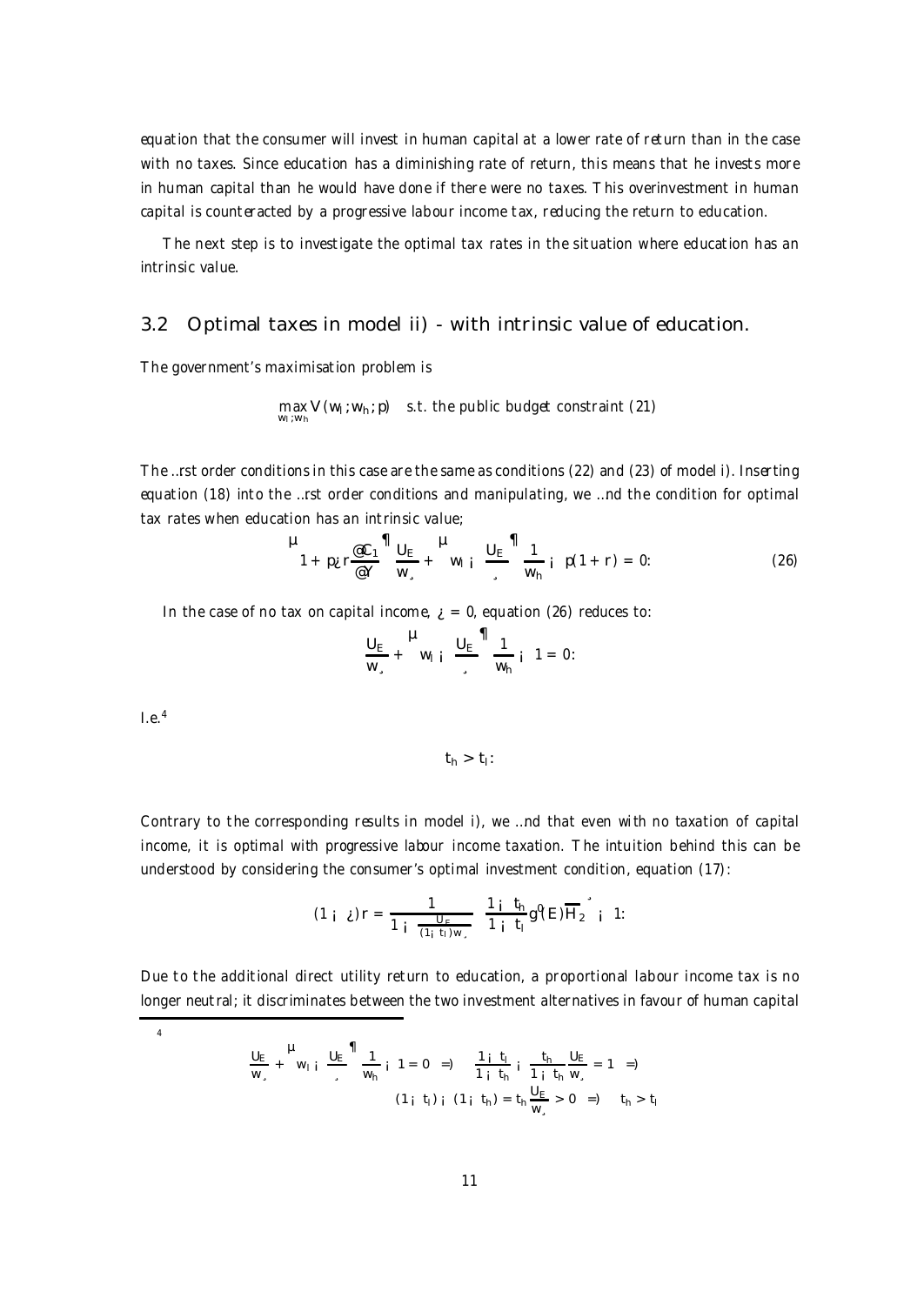investments. To see this clearly, let  $\zeta = 0$ , and  $t<sub>h</sub> = t<sub>l</sub> > 0$  in equation (17), and compare this with the situation with no taxes at all,  $\lambda = t_h = t_l = 0$ . In the …rst case the consumer's marginal consumption value of education is larger than in the second:

$$
\frac{U_E}{(1+i_1)W_{\circ}} > \frac{U_E}{W_{\circ}}.
$$

I.e.

$$
\frac{1}{1 + \frac{U_F}{(1_i + I_1)W_*}} > \frac{1}{1 + \frac{U_F}{W_*}};
$$

In both cases, the right hand side of (17) must equal the real interest rate r: Hence the marginal return to education has to vary, in order for the equality to hold:

$$
[g^0(E)]_{t_1>0} < [g^0(E)]_{t_1=0}:
$$

I.e.

$$
[E]_{t_1>0} > [E]_{t_1=0}
$$

The tax on labour income creates price distortions in favour of human capital investments, and the consumer chooses to get more education than in the case with no taxes.

The reason for the distortion in favour of investments in human capital is that only the wage return to education is reduced through the income tax; the direct utility return remains unchanged. This implies that the total tax rate on return from human capital investments decreases, compared with the pure consumption model. But the alternative cost of investing in human capital, given by the net basic wage, is the same in the two cases. Put di¤erently, a proportional labour income tax works as a tax subsidy on human capital investments, still creating distortions in the capital market. The tax makes education cheaper. Return to …nancial investments must be higher in the case with labour income tax in order to shift investments between …nancial and human capital. A progressive labour income tax reduces the wage return to education, and hence the total return. The consumer chooses to invest in …nancial capital at a lower interest rate than in the case with proportional labour income tax. The progressive labour income tax reduces the distortions in the capital market, and we get a solution closer to the optimum.

With positive tax on capital income,  $\zeta > 0$ , it is analytically more complicated to characterise the optimal tax rates on labour income. From the optimal tax condition (26), we get

$$
\mu_{\rho_{\mathcal{L}}\Gamma\frac{\mathscr{C}C_{1}}{\mathscr{C}Y}i\ \frac{t_{h}}{1+i\,t_{h}}}\frac{\mathsf{1}_{U_{E}}}{w_{s}}+\frac{1+i}{1+i\,t_{h}}=\frac{1+r}{1+(1+i\,i\,i)}.
$$
 (27)

We know that

$$
\frac{1+r}{1+(1+i)\epsilon}>1;
$$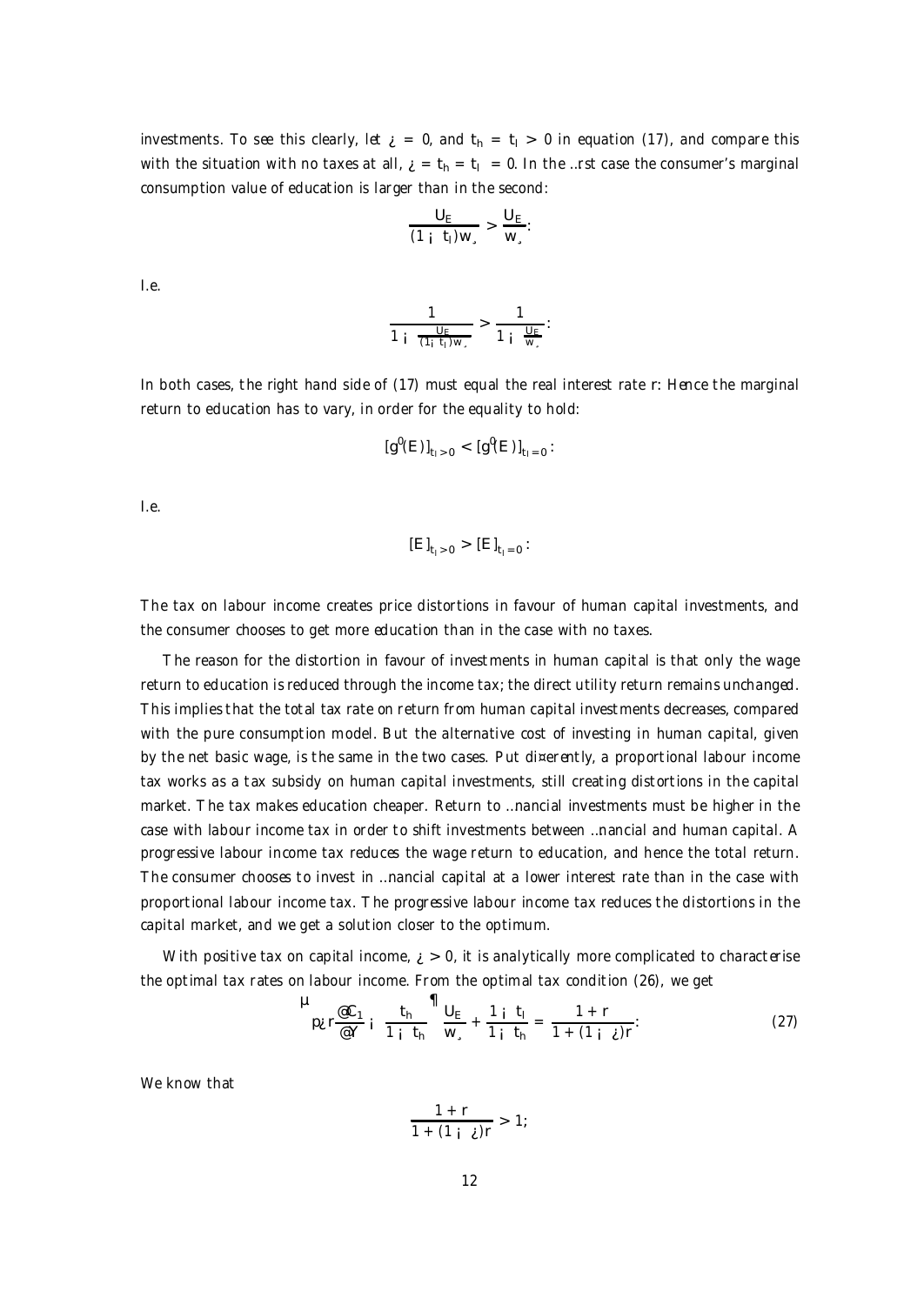implying that the left hand side of (27) is positive and greater than one. Consumption is assumed to be a normal good in both periods. The marginal propensity to consume is therefore between 0 and 1;

$$
0<\frac{\varpi C_1}{\varpi\gamma}<1.
$$

A reasonable value of the marginal propensity to consume is 0,5, which will be used throughout the analysis.

The capital income tax lies within the interval

$$
0\;6\; \text{g}\;6\;1:
$$

We may assume that it is no larger than 0,5, since, in an open economy, capital tows out of the country if tax rates are too high. In the following analysis, we let  $\zeta = 0$ ; 28, which is the tax rate on capital income in Norway.

By investigating the expression pr, we …nd that

$$
pr = \frac{r}{1 + (1 + \lambda)r} < 1 \qquad \text{if} \qquad r < \frac{1}{\lambda} = 3; 57;
$$

a condition quite likely to be ful…lled. Estimating the real interest rate is di¢cult, since we have not speci…ed the length of the periods. It is a good approximation to say that the annual real interest rate is 5%, summing up to 165% over a period of twenty years. (Here we include the compound interest.) Assuming that the individual only has a time span of 20 years when choosing how much to invest in human capital, the above condition is met. In the following  $r = 1$ ; 65, i.e. a real interest rate of 165%:

With these values, the …rst term in the brackets of equation (27) becomes

$$
p_{\mathcal{E}} r \frac{\mathcal{C} C_1}{\mathcal{C} Y} = \frac{\mathcal{E} r}{1 + (1 + \mathcal{E}) r} \frac{\mathcal{C} C_1}{\mathcal{C} Y} = \frac{1;65 \, \mathfrak{C} 0;28}{1 + (1 + \mathcal{C} 0;28) \, \mathfrak{C} 1;65} \, \mathfrak{C} 0;5 = 0;106.
$$

If the expression in the brackets of (27) is to be positive, the surtax  $t<sub>h</sub>$  must not exceed a critical value. This treshold value of  $t_h$  is:

$$
\frac{t_h}{1+i} < 0; 106 \qquad =) \qquad t_h < 0; 096
$$

I.e.  $t_h$  must not exceed 9,6%, which is substansially below the current marginal rate of income tax. Therefore the expression in brackets of (27) is negative.

We have stated that the marginal consumption value of education measured in net labour income is positive,

$$
\frac{U_E}{W_s}>0\colon
$$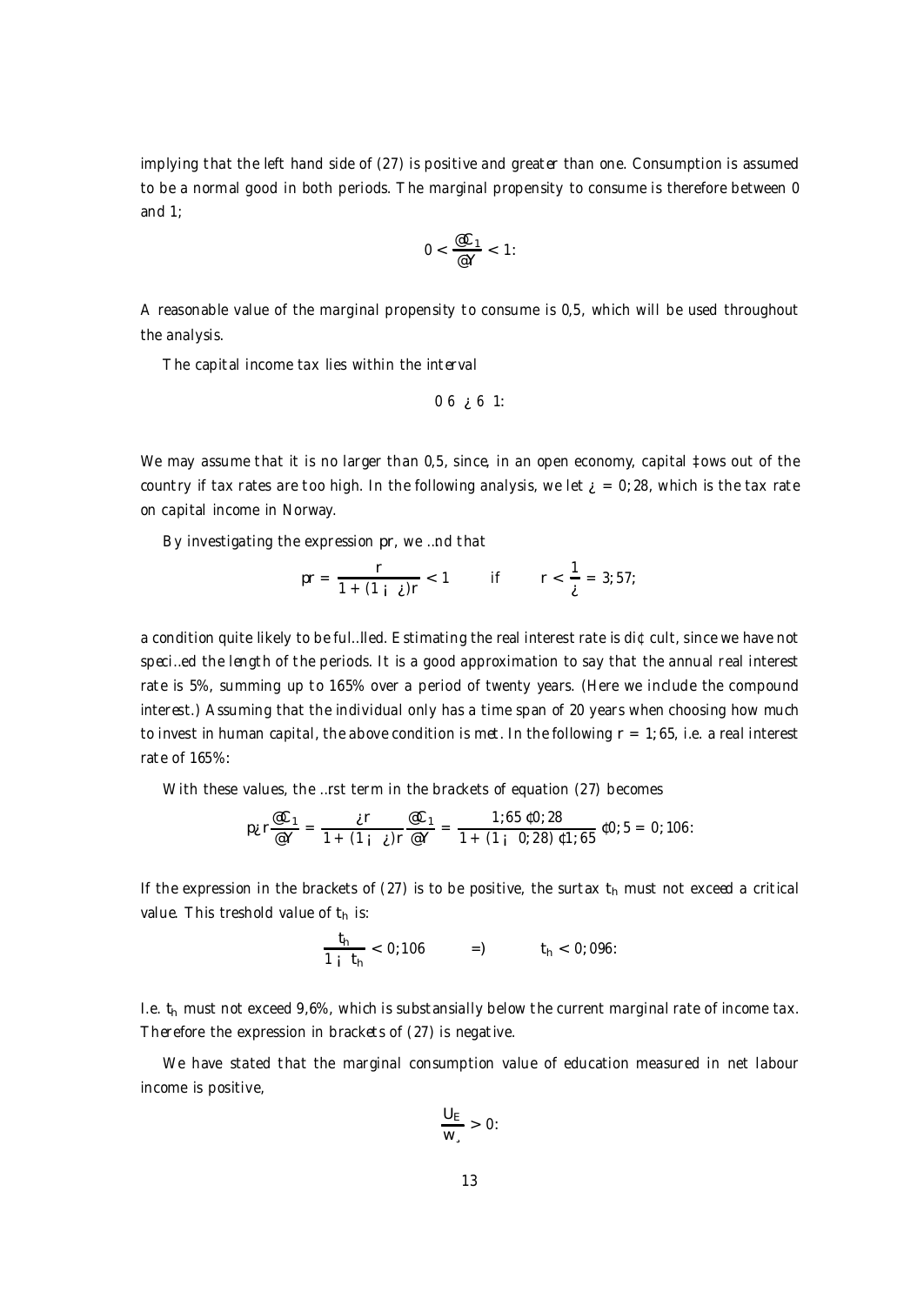As long as  $t_h > 0$ ; 096, the ...rst term on the left hand side of (27) is negative. To make the equality in (27) hold, the following must be true:

$$
\frac{1+i_1}{1+i_1} = \frac{1+r}{1+(1+i_r)r} + \frac{\mu_{t_h}}{1+i_h} i \text{ p}_{\mathcal{E}} r \frac{\text{e}_{C_1}}{\text{e}_{\mathcal{Y}}} \frac{\text{d}_{E}}{\text{w}_{s}} > \frac{1+r}{1+(1+i_r)r} > 1: \tag{28}
$$

I.e.

$$
t_1 < t_h \colon
$$

As expected, it is optimal with progressive labour income taxation when there is a tax on capital income. The analysis is purely qualitative, so we cannot conclude about the optimal degree of progressivity. Intuitively, labour income taxation should be more progressive when capital income is taxed, than when it is not.

$$
(t_{h i} t_{i})_{i=0} < (t_{h i} t_{i})_{i>0}
$$
:

This follows from the fact that the distortions in the investment market increases when tax on capital income is introduced, which favours human capital investments. From (28) we see that the surtax must be substantially higher than the basic labour income tax in order to ful…l the equation.

These results can be shown to hold for other values of the real interest rate and of the marginal propensity to consume.

## 4 Concluding remarks.

OECD proposes in its 1997country report for Norway that the educational pro…le in Norway corresponds badly with the estimated future demand for labour. They suggest that there will be a future excess of people with theoretical knowledge, and a lack of people with vocational skills.Try (2000) shows that over the last years, there has been a clear development in Norway towards a concentration on …elds of study with a modest wage return. This indicates that the intrinsic value is an important factor in the educational choice. Also, over the last decades, we have seen a development towards a less progressive labour income tax. A comprehensive proportional income tax  $(t_1 = t_h = i)$  could possibly increase this trend of choosing …elds of study with a modest wage return. The proportional labour income tax reduces the price of education as a consumption good, and could induce the individual to consume more than in the case with no taxes. This provides an e¢ciency argument in favour of progressive labour income taxation.

In a world with tax on capital income, a progressive tax on labour income is the second best solution. It minimises the e¢ciency distortions in the capital market. When education has an intrinsic value, it can be seen as a good for which the consumer is willing to pay. The e $\Phi$ ciency argument in favour of a progressive labour income tax is then strengthened. The consumer chooses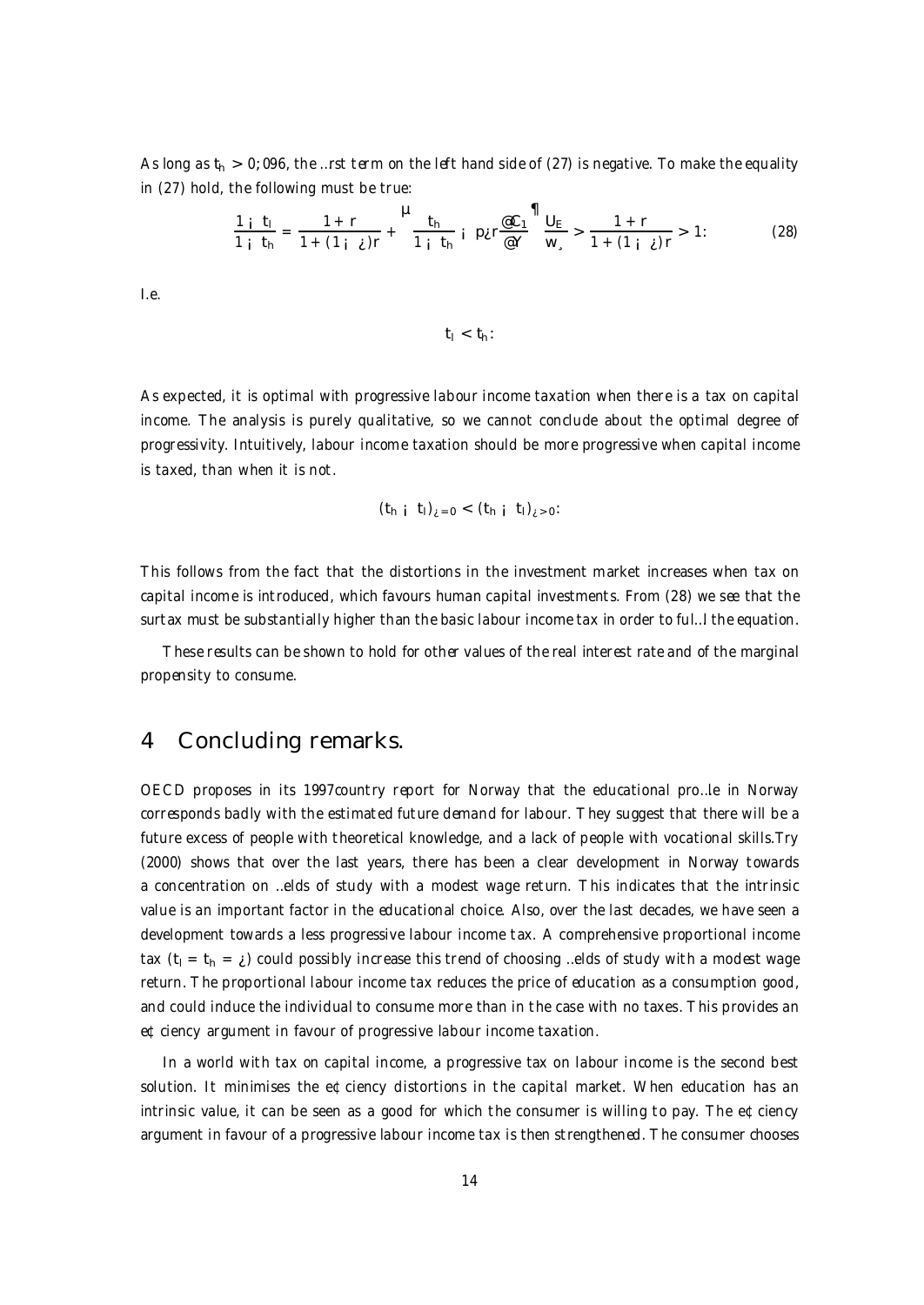to invest in human capital at a lower rate of return than if education was considered only as an investment. A comprehensive proportional income tax makes the consumption of education even cheaper, which from an e¢ciency point of view leads to further overinvestment in human capital. The need for a progressive labour income tax to correct for these distortions increases accordingly.

I have used the simplest model possible, and it is worth noting that I cannot say anything about the levels of these tax rates beyond their progressivity. Neither does this analysis consider distributional issues, or possible positive external e¤ects of education.

By generalising the wage return function to education to make the return depend on total amount of human capital in the society, we could study the external e¤ects of education. An individual's return to education depends not only on his own choices, but also on the educational decisions of the other individuals living in the society.

# 5 Acknowledgements.

This paper is based on my graduate thesis, for which I got a grant from The Norwegian Research Council (NFR). I am grateful to my advisor Professor Agnar Sandmo for inspiring guidance and advice. Eva Benedicte Norman has provided much appreciated help and comments. I have bene…ted from presenting this paper at the 1999 Nordic Workshop on Tax Policy in Copenhagen, and at the SAKI-2000 Workshop on Human Capital and Economic Growth in Oslo. Especially I would like to thank Søren Bo Nielsen and Tor Jakob Klette for valuable comments.

## References

- [1] Bishop, J.: Schooling, Learning and Worker Productivity. Rita Asplund (eds.): Human Capital Creation in an Economic Perspective. Physica-Verlag, 1994.
- [2] Førre, S.E. and Salvanes, K.G.: Job Destruction, Heterogenous Workers, Trade and Technical Change: Matched Worker/Plant Data Evidence from Norway. NHH Discussion Paper 15/99.
- [3] Gottschalk, O.: Inequality, Income Growth, and Mobility: The Basic Facts. Journal of Economic Perspectives, 11(2), 21-40, 1997.
- [4] Heckman, J.J.: A Life-Cycle Model of Earnings, Learning, and Consumption. Journal of Political Economy, vol. 84, no. 4, pt. 2, S11-S44, 1976.
- [5] Hægeland, T., Klette, T.J. and Salvanes, K.G.: Declining returns to education in Norway? Comparing estimates across cohorts, sectors and over time. NHH Discussion Paper 14/99, 1999.
- [6] Kahn, L.M.: Against the Wind: Bargaining Recentralisation and Wage Inequality in Norway 1987-91. The Economic Journal, 108 (May), 603-645, 1998.